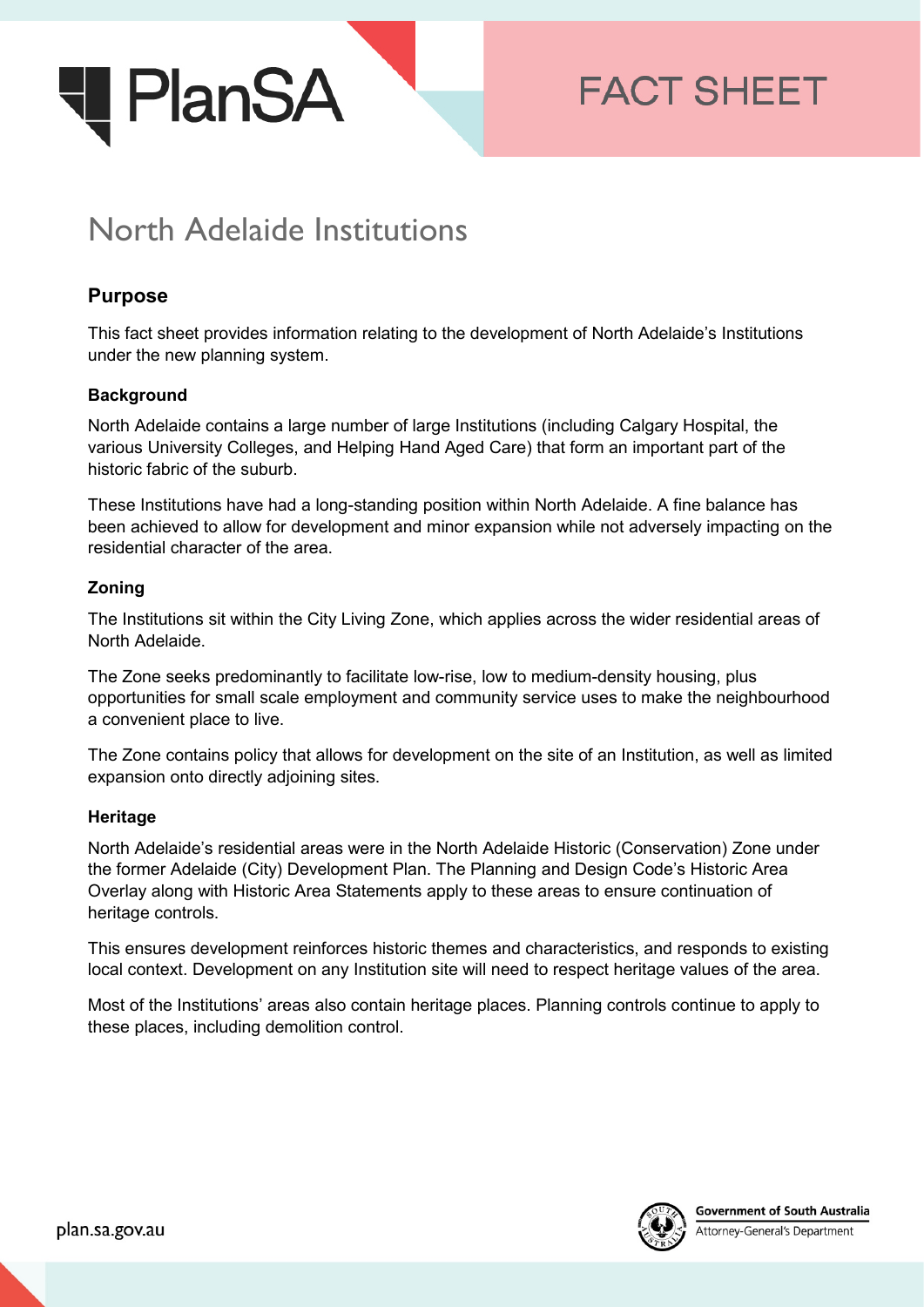#### **Building Heights**

A two-level maximum building height applies to all of the residential areas of North Adelaide, including the Institutional sites. However, certain parts of each Institutional site are able to be developed with additional height – these parts, and their allowable height, are identified on a Concept Plan in the Planning and Design Code.

#### **Concept Plans**

Each Institution retains a Concept Plan that identifies the Institution site, parts of the site where taller building elements can be achieved, plus other site specific requirements. These were transitioned from the former Adelaide (City) Development Plan and are now contained in Part 12 – Concept Plans of the Planning and Design Code (refer [www.code.plan.sa.gov.au\)](http://www.code.plan.sa.gov.au/).

The following Concept Plan example relates to Calvary Hospital:





Attorney-General's Department